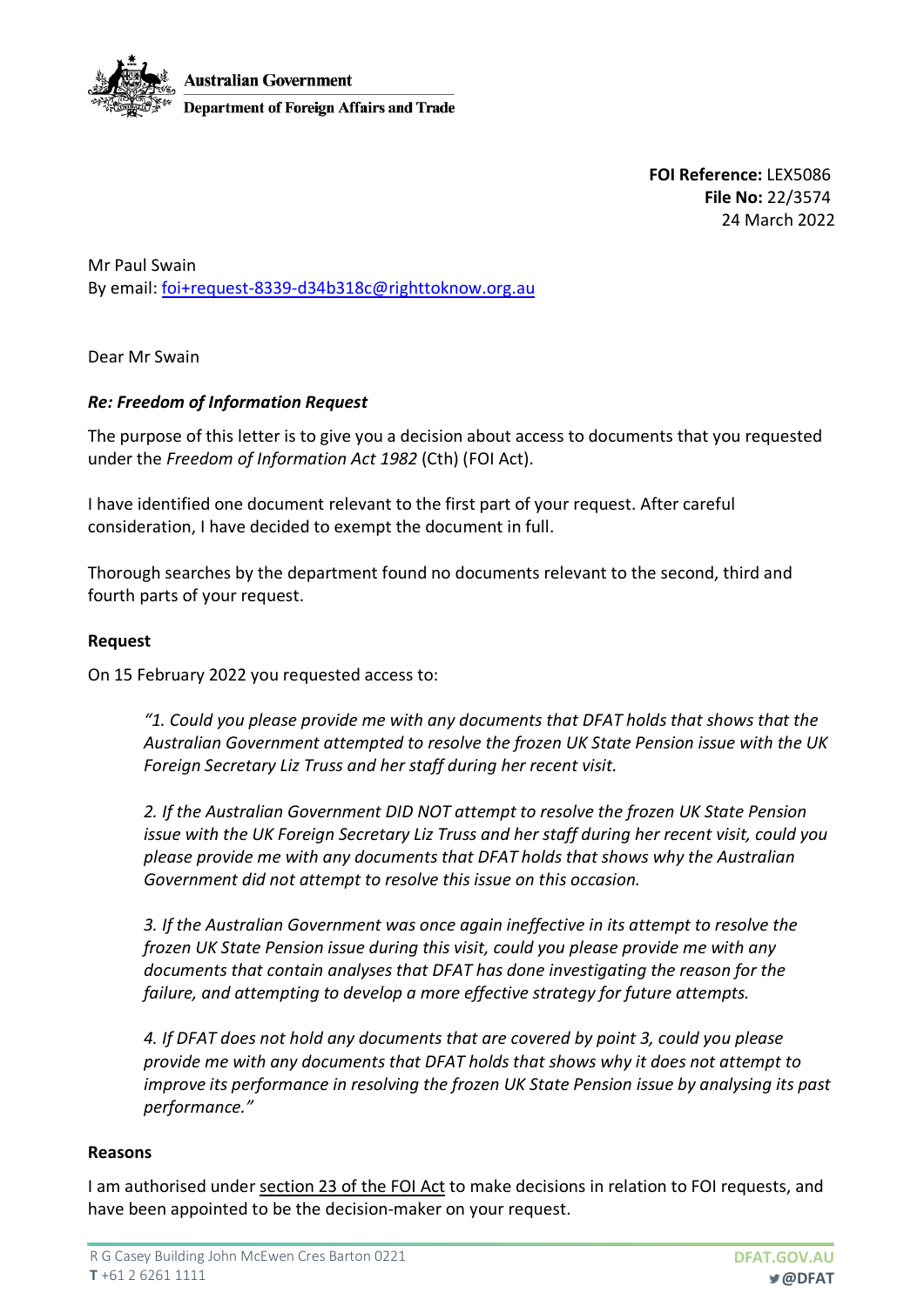In making my decision I have taken into account the terms of your request, the document found to be within the scope of your request, the FOI Act, and the Guidelines issued by the Australian Information Commissioner under section 93A of the FOI Act. Sections of the FOI Act referenced in my decision letter can be found online at www.legislation.gov.au. Relevant sections of the FOI Guidelines can be found online at www.oaic.gov.au/freedom-of-information/foi-guidelines/.

The reasons for my decision are set out below.

# *Damage to international relations*

Under section 33(a)(iii) of the FOI Act, a document is exempt if disclosure would, or could reasonably be expected to, cause damage to the international relations of the Commonwealth.

Paragraph 5.36 of the FOI Guidelines states the phrase 'international relations' has been interpreted as meaning the ability of the Australian Government to maintain good working relations with other governments and international organisations and to protect the flow of confidential information between them.

Considering this meaning and consistent with paragraphs 5.16-5.18 and paragraph 5.25 of the FOI Guidelines, I have examined a document relevant to the first part of your request and assessed the likelihood of potential damage to international relations resulting from disclosure. I have determined that it is reasonable to expect that disclosure of the document would, or could reasonably be expected to, cause damage to the international relations of the Commonwealth.

## *Documents do not exist*

Thorough searches by the department found no documents relevant to the second, third or fourth parts of your request. In relation to these parts, I therefore refuse your request for access to documents under section 24A(1) of the FOI Act, because all reasonable steps have been taken to find the documents and I am satisfied the documents do not exist.

### **Review**

Your review rights are set out in the Attachment for your reference.

### **Contact**

Should you have any queries regarding this matter, please contact the FOI and Privacy Law Section by email at foi@dfat.gov.au.

Yours sincerely

Elizabeth Le Bas A/g Assistant Secretary United States, United Kingdom and Canada Branch